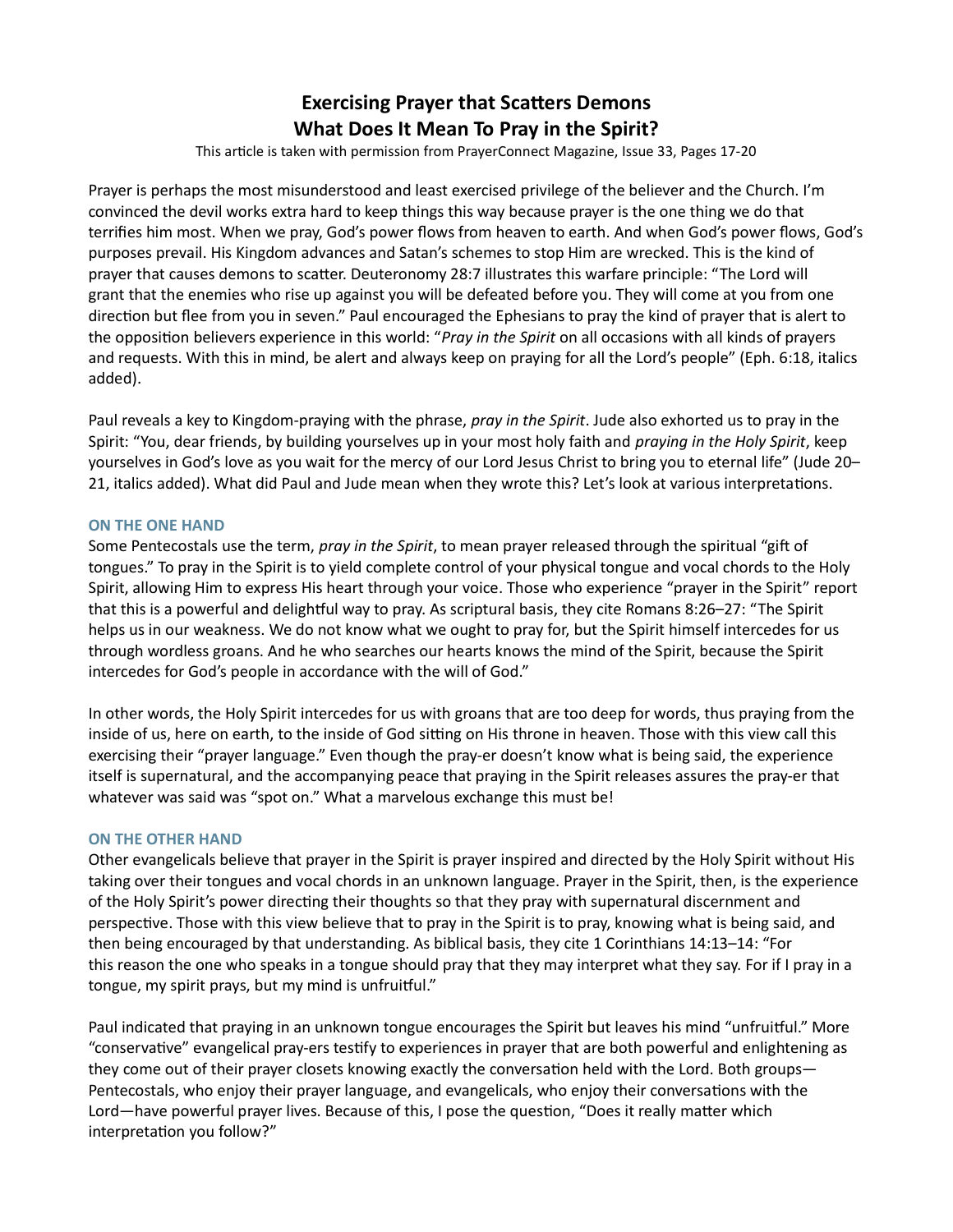I find my heart resonating with Paul's words when he continued, "So what shall I do? I will pray with my spirit, but I will also pray with my understanding; I will sing with my spirit, but I will also sing with my understanding" (v. 15). The important thing is to pray! And I believe that even our interest in prayer indicates that the Spirit is leading us—and therefore our prayers themselves qualify as being "in the Spirit." Let me explain.

#### THE SPIRIT'S ROLE IN PRAYER

In John 14 Jesus introduced us to the third Person of our triune God. The Holy Spirit is the presence of God that has come to stay with us until this world passes away. We are united with God the Father and Christ Jesus His Son in heaven. The Holy Spirit keeps us connected to God while we are living our earthly lives. (Read John 14 to get a better understanding of the Holy Spirit and His role within us today.) Because prayer is the lifeline of our relationship with God, to "pray in the Spirit" is to experience the power of the Holy Spirit as He motivates us and guides our prayers. The following describes in more detail how the Spirit works.

## 1. The Spirit is our prayer motivator.

In the natural (as opposed to the supernatural), we are not compelled to pray. Without a Spirit-infused connection with God, there's no need to pray. Our flesh does not naturally seek intimacy with God. Unfortunately, many of us are unaware of the difference our Godconnection makes in our everyday lives. Familiar phrases indicate our predicament of living in the natural as we strive to experience the supernatural: "You're on your own" or "Make the most of it." In their natural limitations, unbelievers "make do." If they're smart, they learn from their mistakes and fail forward. They apply lessons learned so they can make wiser decisions in the future. But those of us who are "in Christ," have the Spirit of God living in us (Col. 2:9–10). And the Spirit of the living God reminds us that we are never on our own (Phil. 4:13). Our resources are unlimited (Phil. 4:19). So we never have to "make the most of it" because God has given us His Word to help us navigate life. And we find ourselves full of hope even in the darkest valleys. The Spirit reminds us that God has promised to respond when we pray. The Spirit Himself led each person reading these words right now to do just that. The Person of God, dwelling inside, stirred that desire to connect with God through prayer. It's the Spirit who motivates us to pray.

## 2. The Spirit is our prayer guide.

I love the way Paul explained the part the Holy Spirit plays when we pray. From Romans 8:26–27 we also see some incredible things the Holy Spirit does on our behalf:

- The Spirit helps us in our weakness.
- The Spirit intercedes for us when we don't know what we ought to pray.
- The Spirit feels for us so deeply that words cannot contain the depth of His love.
- The Spirit searches our hearts, and He also knows the mind of God.

So the Spirit makes a divine connection with our human hearts and God's perfect will. The longer I walk with the Lord, the more aware I am of the vast difference between His perspective and mine. The Holy Spirit, if we let Him, will guide our thoughts as we pray. He takes the reins in prayer when we surrender our minds and hearts to Him. When we pray, we can first confess what we do know: that God is Lord, He has supreme power in the universe, and He knows all things and does all things well. And then we can confess what we don't know. It's pointless to waste our emotional energy and time in prayer telling God how to do things! When we read the Bible and allow the Spirit to guide our prayers, new thoughts will come, new insights will be revealed, and new prayers will begin to form in our hearts. This is praying in the Spirit.

#### AS EASY AS BREATHING

Because I've had cancer, I'm familiar with the CT scan. When you have a CT scan, you lie down on a shelf and then ride in and out of a circle of cameras that scan you internally. As you ride through the circle, the machine